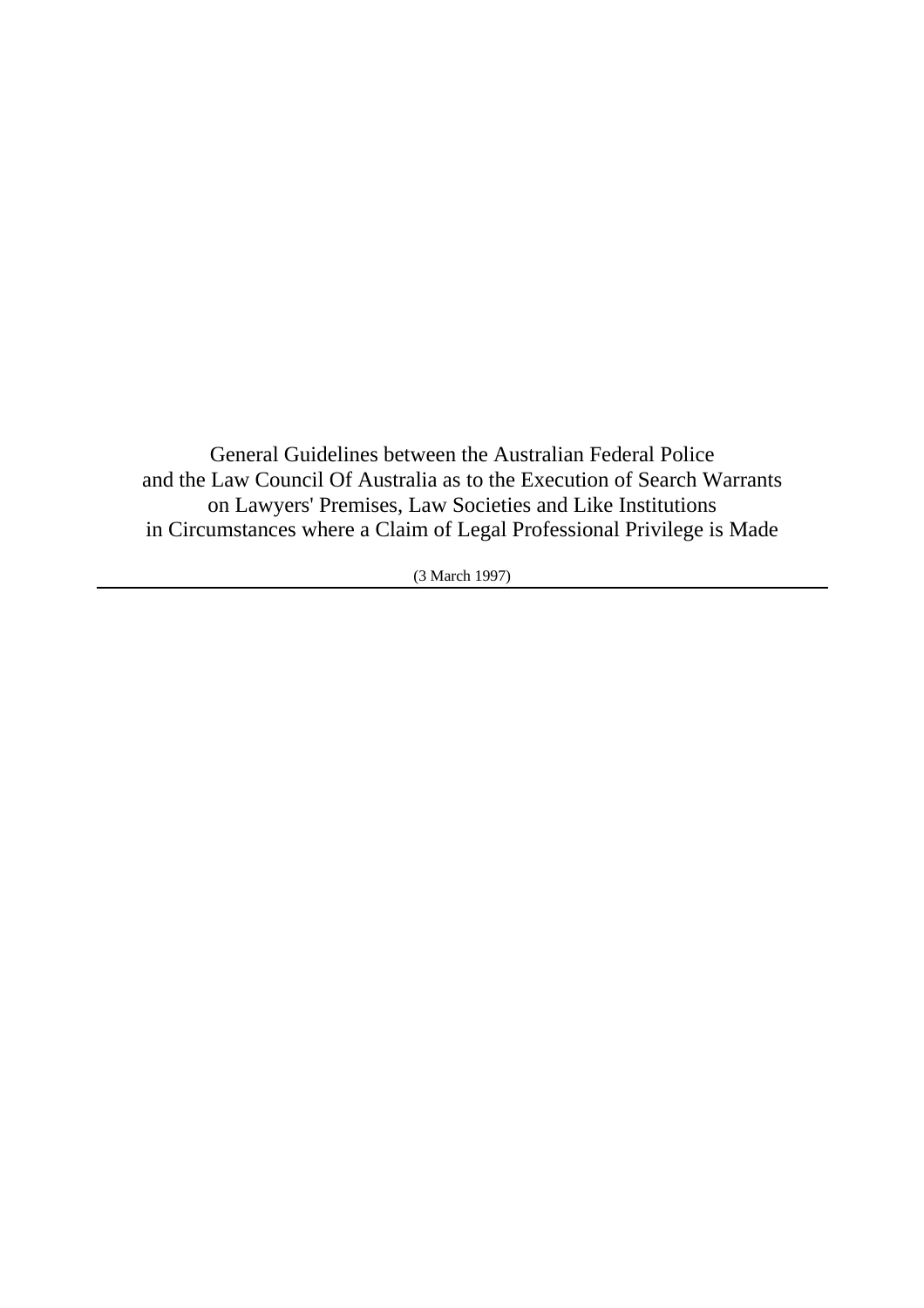# **Preliminary**

1. For the purpose of these guidelines, 'Law Society' means a Law Society, a Bar Association, a Law Institute and any similar professional body of lawyers, and includes a body or tribunal established for the purpose of receiving or investigating complaints involving issues of professional standards or relating to the delivery of professional legal services inst barristers and solicitors or for the purpose of disciplining barristers or solicitors.

#### **Background**

- 2. Difficulties are sometimes experienced on the occasions that it becomes necessary for an AFP officer to obtain and execute a search warrant directed at the office of a solicitor, the chambers of a barrister or the premises of a Law Society.
- 3. In *Baker v. Campbell* (1983) 153 CLR 52 the question posed in the case stated was:-

"In the event that legal professional privilege attaches to and is maintained in respect of .., documents held by (a lawyer) can those documents be properly made the subject of a search warrant issued under  $s.10<sup>1</sup>$  of the Crimes Act?"

The question was answered 'No'.

### **Legislation**

- 4. The Crimes Act 1914 provides that:-
	- (a) an issuing officer may issue a warrant to search premises if the officer is satisfied by information on oath that there are reasonable grounds for suspecting that there is, or there will be within the next 72 hours, any evidential material at the premises [section 3E(1)];
	- (b) an issuing officer may issue a warrant authorising an ordinary search or a frisk search of a person if the officer is satisfied by information on oath that there are reasonable grounds for suspecting that the person has in his or her .possession, or will within the next 72 hours have in his or her possession, any evidential material [section  $3E(2)$ ]; and
	- (c) Part 1AA of the Crimes Act does not affect the law relating to legal professional privilege (section 3ZX).

# **Overview**

5. It is seen as desirable that an agreed procedure should be laid down which, if followed, will negate or reduce the risks of documents which may be subject of legal professional privilege being seized pursuant to section 3E search warrants.

<span id="page-1-0"></span><sup>&</sup>lt;sup>1</sup> Section 10 has now been replaced y Section 3E Crimes Act 1914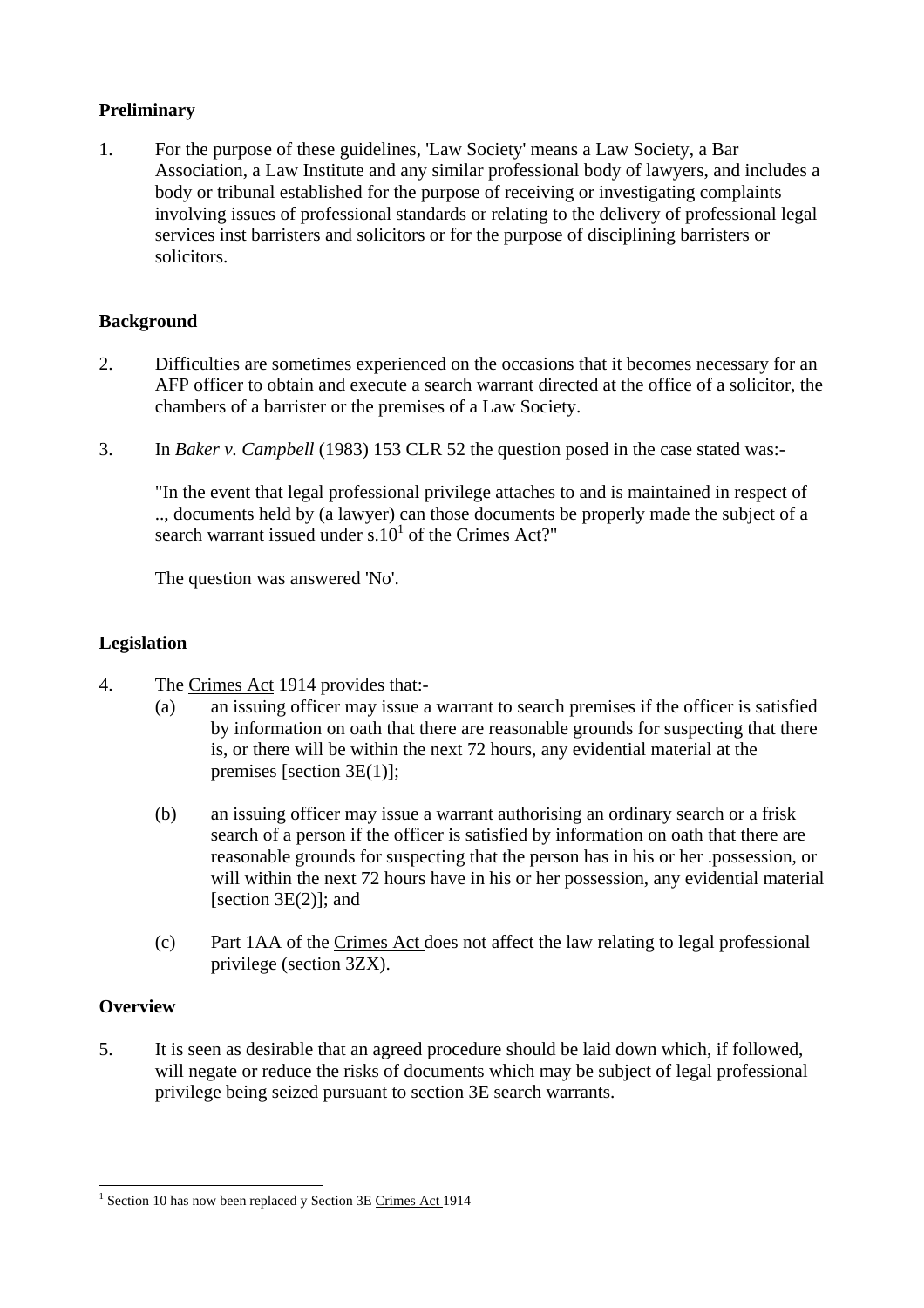- 6. Accordingly, and subject to the provisions of the Crimes Act 1914 (Cth), these general guidelines have been agreed between the Commissioner of the Australian Federal Police on tile one hand and the Law Council of Australia on the other.
- 7. While focussing on search warrants issued pursuant to the Crimes Act, the guidelines are to the interpreted as applying to search warrants issued under other Commonwealth legislation on lawyers' premises or Law Societies where a claim of legal professional privilege is made.
- 8. The Law Council through its constituent bodies, the Bar Associations and the Law Societies in all of the Australian States and internal Territories, represents the great majority of Australia's practising lawyers.
- 9. The discussions which led to the initial guidelines relating to lawyers' premises were convened by, the Commonwealth Director of Public Prosecutions (DPP) and representatives of the Office of the DPP have been involved in the subsequent discussions.

# **Professional Privilege**

- 10. The matter of legal professional privilege (ie concerning communications passing between a lawyer and his/her clients/so and, in some circumstances, a third party, for the purpose of the lawyer providing legal advice to the clients) is subject to various statutory provisions [eg the  $\overline{\text{Evidence Act}}$  1995 (Cth)<sup>2</sup>, the  $\overline{\text{Evidence Act}}$  1995 (NSW)] and the common law.
- 11. As indicated in the footnote, the common law rules apply before the commencement of Court proceedings, From a Commonwealth perspective, the common law rules will apply prior to the start of proceedings, but also during proceedings if those proceedings are conducted in a State court which is not subject to legislation similar to the Commonwealth and NSW Evidence Acts.

#### **Effect of Guidelines**

- 12. The effect of these guidelines, in summary, is that. where the lawyer or Law Society is prepared to co-operate with the police search team, no member of that team will inspect any document identified as potentially within the warrant until the lawyer or Law Society has been given the opportunity to claim legal professi9nal privilege in respect of any of the documents so identified.
- 13. Where a claim is made in such circumstances. no member of the police search team will inspect any document the subject of the claim until either (a) the claim is abandoned or (b) title claim is dismissed by a court.

<span id="page-2-0"></span><sup>&</sup>lt;sup>2</sup> The privilege provided by 5.11 B, and the privileges provided by 55.119 and 120 [of the Commonwealth Evidence Act] only apply in relation to proceedings in a federal court or ACT court  $(s, 4(1)$ . The common law rules of legal professional privilege *[Grant v. Downs* (1976) 135 CLR 674] continue to apply in relation to, among other things, the exercise of investigative powers under Commonwealth or ACT law. Thus the range of communications protected by the privilege at the stage of an investigation (by the common law sole purpose test) may be narrower than that protected in subsequent, related, proceedings (by the dominant purpose test in the Act). [Commonwealth Evidence law - commentary by G Bellamy and P Meibusch, Civil Law Division, Attorney-General's Department 1995 (p;3ra 118.14)]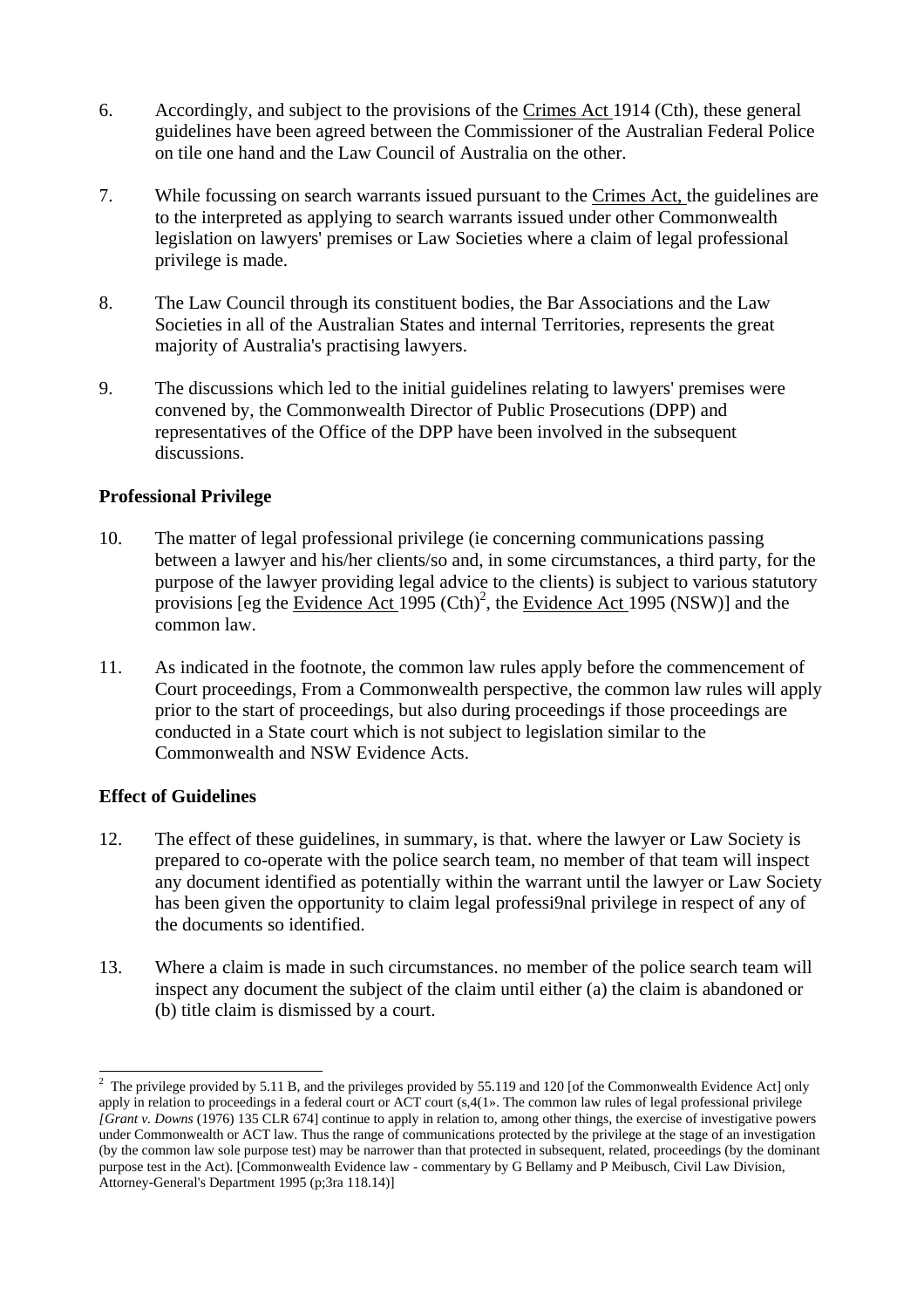- 14. It is agreed that application for a search warrant shall only be made after consultation with the Office of the DPP.
- 15. These guidelines proceed on the assumption that any particular warrant to which they relate has been duly issued and is good on its face. It is recognised that a lawyer or Law Society upon whose premises the search warrant is to be executed may want to take legal advice as to those matters.

#### **Procedures in detail**

- 16. Upon attendance at the premises of the lawyer or Law Society, the executing officer should explain the purposes of the search and invite the lawyer or representative of the Law Society to co-operate in the conduct of the search. If the lawyer, a partner or employee, or the Law Society or an employee, is suspected of involvement in the commission of the alleged offence the executing officer should say so.
- 17. Identification of the executing officer and all other members of the search team should be provided to the lawyer or representative of the Law Society. The search team should be kept to the lowest number of persons reasonably necessary in all the circumstances.
- 18. If no lawyer, or representative of the Law Society, is in attendance at the premises the subject of the search warrant then, if practicable, the premises or relevant part of the premises should be sealed and execution of the warrant deferred for a period which the executing officer in his/her discretion considers reasonable in all the circumstances to enable any lawyer or responsible person connected with the premises to attend or, if that is not practicable, to enable arrangements for another person to attend the premises.
- 19. The executing officer or Constable/s assisting must be mindful of and comply with the relevant statutory and/or common law obligations attaching to the execution of the search warrant/s in question, and to the provisions of Part 1AA of the Crimes Act 1914 in particular in respect to search warrants issued pursuant to that Act.
- 20. A reasonable time should be allowed to the lawyer to enable him/her to consult with his/her client/s or to the Law Society to enable it to consult with the legal representatives of the person/s to whose affairs the documents relate, and/or for the lawyer or Law Society to obtain legal advice.
- 21. For this reason, it is desirable that warrants be executed only during normal working hours. However, when warrants are executed outside normal working hours, allowances should be made for delays should the lawyer wish to contact his/her client or the Law Society to contact legal representatives or for either the lawyer or Law Society to take legal advice.
- 22. Having informed his/her client/s of the position or the Law Society having informed the legal representative/s of the person/s to whose affairs the documents relate of the position and/or either having obtained legal advice, the lawyer or Law Society should, coi1sistent with his/her client's/clients' instructions or the instructions of the legal representatives of the person/s to whose affairs the documents relate, co-operate with the police officers by assisting them in locating all documents which may be within the warrant.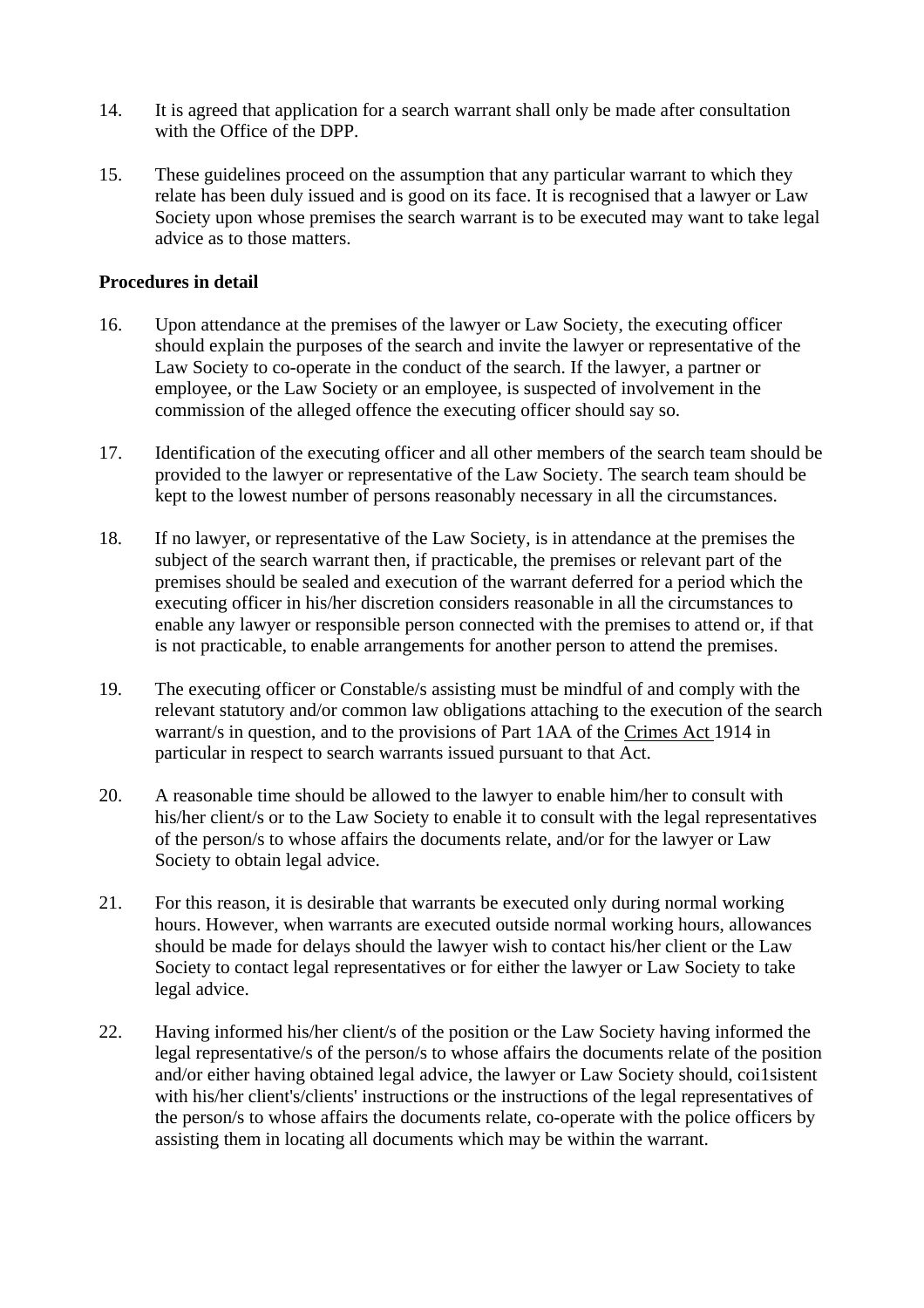- 23. If the executing officer requires access to the office records systems the lawyer or Law Society should assist if necessary by explaining the records system to the' police officer.
- 24. Where the lawyer or Law Society agrees to assist the search team the procedures set out below should be followed:-
	- (a) in respect of all documents identified by the lawyer or Law Society and/or further identified by the executing officer as potentially within the warrant, the executing officer should, before proceeding to further execute the warrant (by inspection or otherwise) and to seize the documents, give the lawyer or Law Society the opportunity to claim legal professional privilege in respect of any of those documents;
	- (b) if the lawyer or Law Society asserts a claim of legal professional privilege in relation to any of those documents then the lawyer or Law Society should be prepared to indicate to the executing officer the grounds upon which the claim is made and in whose name the claim is made; and
	- (c) in respect of those documents which the lawyer or Law Society claim are subject to legal professional privilege, the search team shall proceed in accordance with the guidelines as follows. In respect of the remaining documents, the search team may then proceed to complete the execution of warrant.
- 25. All documents which the lawyer or Law Society claims are subject to legal professional privilege shall under the supervision of the executing officer be placed by the lawyer and/or his/her staff, or the Law Society and/or its representatives, in a container which shall then be sealed.
- 26. In the event that the lawyer or Law Society desires to take photocopies of any of those documents the lawyer or Law Society shall be permitted to do so under the supervision of the, executing officer and at the expense of the lawyer or Law Society before they are placed in the container.
- 27. A list of the documents shall be prepared by the search team, in co-operation with the lawyer or Law Society, on which is shown general information as to the nature of the documents.
- 28. That list and the containers in which the documents have been placed shall then be endorsed to the effect that pursuant to an agreement reached between the lawyer or Law Society and the search team, and having regard to the claims of legal professional privilege made by the lawyer on behalf of his/her client/s or the Law society on behalf of the person/s to whose affairs the documents relate the warrant has not been executed in respect of the documents set out in the list but that those documents have been sealed in the container, which documents are to be given forthwith into the custody of the magistrate or justice who issued the warrant or other independent party (referred to below as the 'third party') agreed upon by the lawyer or Law Society and tile executing officer pending resolution of the disputed claims.
- 29. The list and the container/s in which the documents have been sealed shall then be signed by the executing officer and the lawyer or a representative of the Law Society.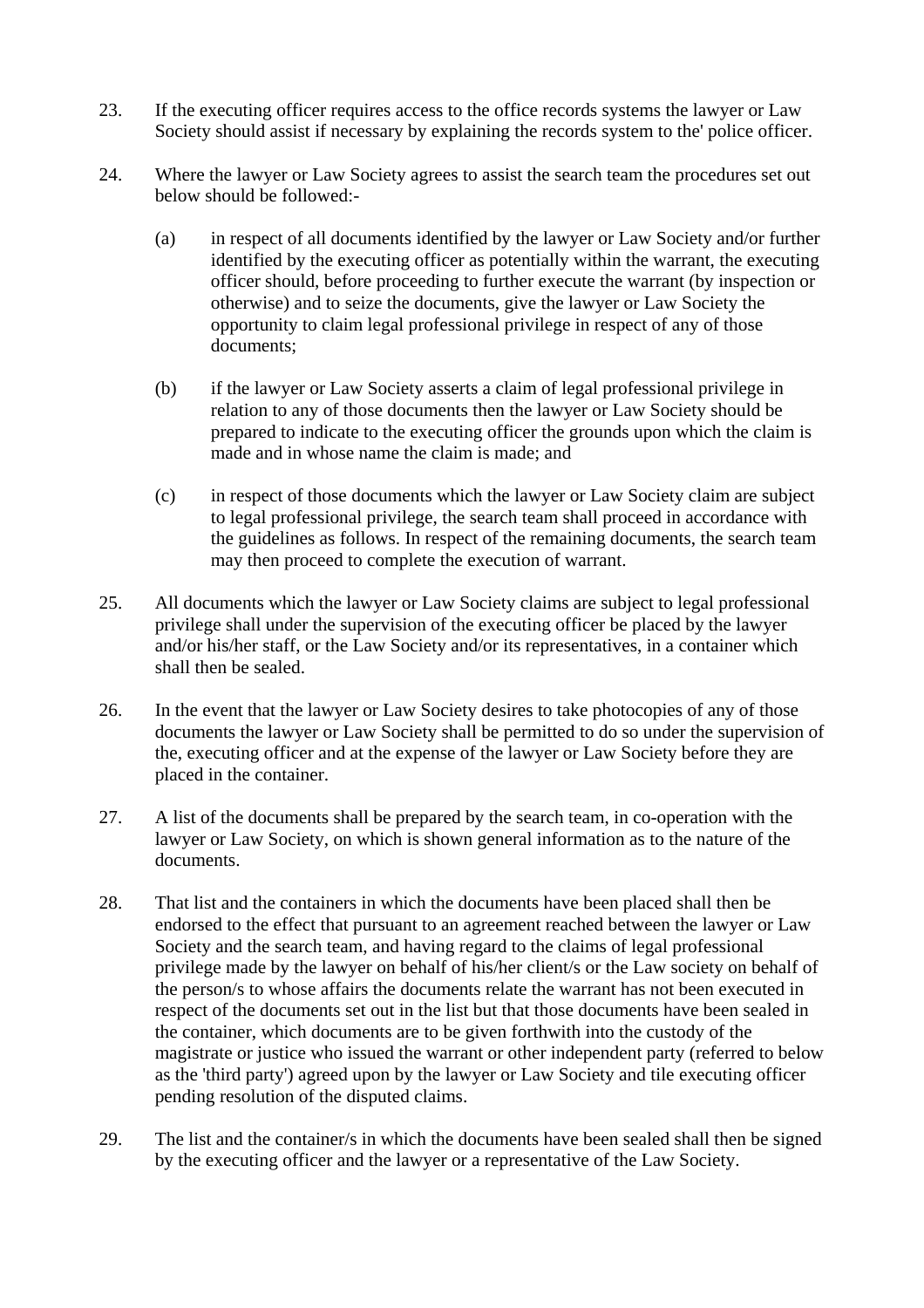- 30. The executing officer and the lawyer or representative of the Law Society shall together deliver the container forthwith, along with a copy of the list of the documents, into the possession of the third party, who shall hold the same pending resolution of the disputed claims.
- 31. If within 3 clear working days (or such longer period as is reasonable which may be agreed by the parties) of the delivery of the documents into the possession of the third party, the lawyer or Law Society has informed the executing officer or his/her agent and the third party or his/her agent that instructions to institute proceedings forthwith to establish the privilege claimed have been received from the client/s on whose behalf the lawyer asserted the privilege, or from the person or person/s on whose behalf the claim has been made by the Law Society, then no further steps shall be taken in relation to the execution of the warrant until either:-
	- (a) a further period of 1 clear working day (or such further period as may reasonably be agreed) elapses without such proceedings having been ins1ituted; or
	- (b) proceedings to establish the privilege have failed; or
	- (c) an agreement is reached between the parties as to the disclosure of some or all of the documents subject to the claim of legal professional privilege.
- 32. Where proceedings to establish the privilege claimed have been instituted, arrangements shall forthwith be made to deliver the documents held by the third pal1y into the possession of the Registrar of the Court in which the said proceedings have been commenced. The document shall be held by the Registrar pending the order of the Court.
- 33. Where proceedings to establish the privilege claimed are not instituted within 3 clear working days (or such further period as may have been agreed) of the delivery of the documents into the possession of the third party, or where an agreement is reached between the parties as to the disclosure of some or all of the documents, then the parties shall, attend upon the third party and shall advise him/her as to the happening of those matters and shall request him/her, by consent, to release into the possession of the executing officer all the documents being held by the third party or, where the parties have agreed that only some of the documents held by him/her should be released, those documents.
- 34. In those cases where the lawyer or Law Society refuses to give co-operation, the executing officer should advise that the search will proceed in any event and that, because the search team is not familiar with the office systems of the lawyer or Law Society, this may entail a search of all files and documents in the lawyer's or Law Society's office in order to give full effect to the authority conferred by the warrant.
- 35. The lawyer or Law Society should also be advised that a document will not be seized if, on inspection, the executing officer considers that the document is either not within the warrant or privileged from seizure. The search team should then proceed forthwith to execute the warrant.
- 36. These guidelines, which replace those last agreed between the Australian Federal Police and the Law Council of Australia in June 1990, commence with effect from 3 March 1997.